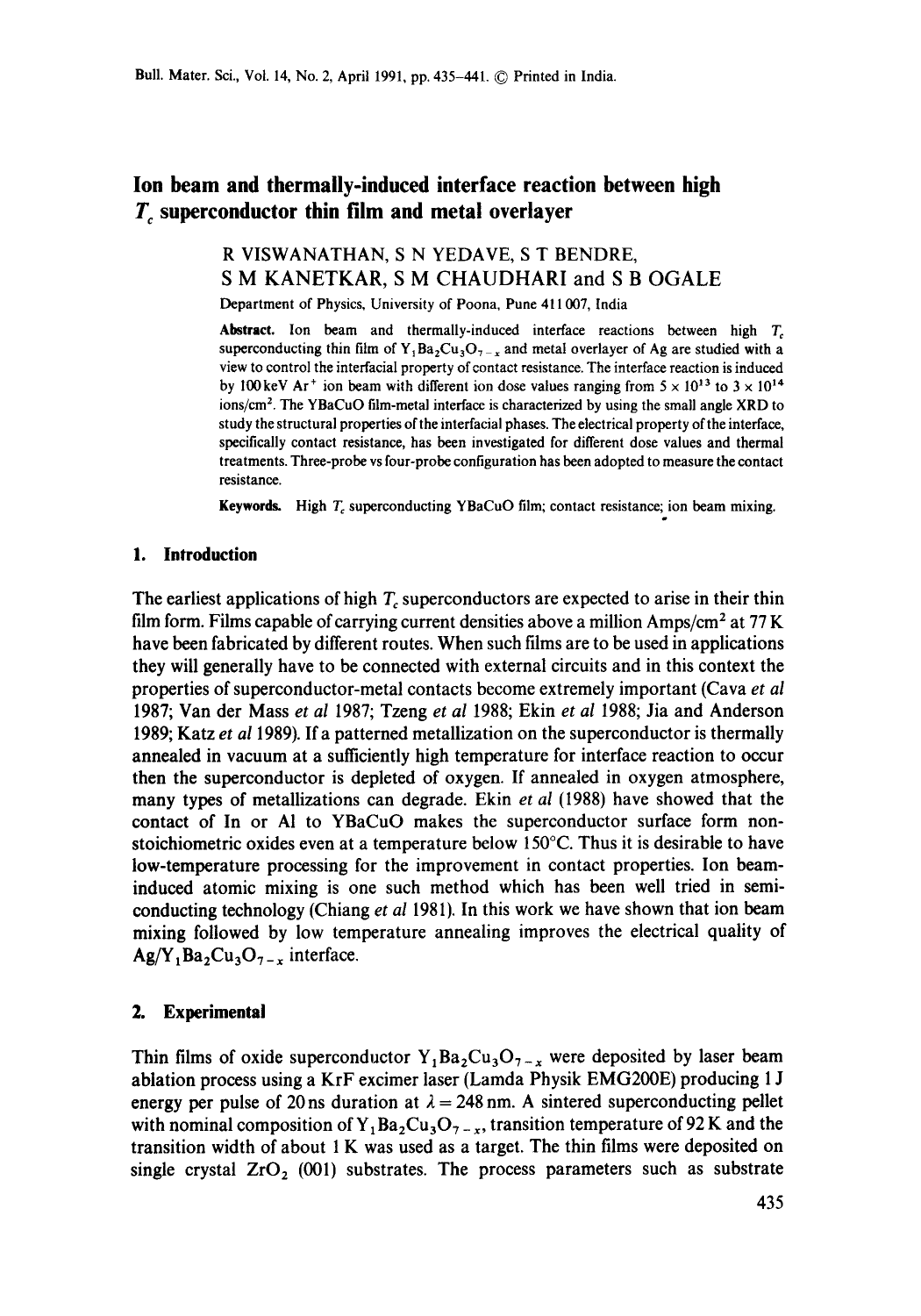temperature, laser beam energy density, oxygen partial pressure etc. were optimized as reported elsewhere (Bendre *et al* 1990), so as to obtain good quality thin films.

The silver metal overlayer was deposited in Varian UHV chamber rendering a base pressure of  $1 \times 10^{-8}$  torr. The thin films were appropriately masked by SS strips  $(2 \times 5 \text{ mm})$  dia) to obtain contact pads. To prevent thermal damage to the YBaCuO film during evaporation of the contact metal, a distance of 16 mm from source to substrates was kept during evaporation. The substrate temperature was raised to nearly 100<sup>o</sup>C, during evaporation, so as to improve the adhesion of the metal overlayer with the YBaCuO film. The evaporation rate was controlled to  $2-3$  Å/s and the thickness was monitored by a quartz thickness monitor. Typically, metal overlayer of 400  $\AA$  thickness was deposited by this method.

The patterned YBaCuO film was irradiated at room temperature by Ar ÷ ions using an ion implantation machine indigenously developed in our laboratory. The energy of the ion beam was chosen (100 keV) such that the projected range of the  $Ar<sup>+</sup>$  ions reaches the  $Ag/YBaCuO$  interface (with straggled range around 300 Å). The samples were loaded for implantation with the SS mask, so that effective beam mixing take place only at the Ag/YBaCuO interface. The ion current density at the target was kept at  $0.5~\mu$ A/cm<sup>2</sup> to avoid overheating of the samples. Since the amorphization threshold (White *et al* 1988) in the case of Ar<sup>+</sup> for YBaCuO films is observed at  $\sim 10^{15}$  ions/cm<sup>2</sup>, the fluence values in this experiment were chosen to be in the range of  $10^{13}-10^{14}$ ions/cm<sup>2</sup> which caused no major damage to  $T_c$  or  $\Delta T_c$ . Of course, the YBaCuO film was masked during implantation and the implantation effects occurred only below the Ag pads.

The processed films were characterized by low angle X-ray diffraction measurements (Rotaflex RU200 B) using  $CuK<sub>a</sub>$  radiation employing Seeman-Bohlin geometry and the results were obtained for grazing angle values from  $0.2^{\circ}$  to  $2.0^{\circ}$  (results shown only for  $\alpha = 0.6^{\circ}$ ). Lim *et al* (1987) have discussed the X-ray penetration depth in a sample depending on the angle of incidence and critical angle. In our case, the grazing angle of incidence of 0.6 $\degree$  (critical angle for silver = 0.46 $\degree$ ) was selected to probe the Ag/YBaCuO interface. The electrical measurements were carried out by employing the three-probe configuration (Khare *et al* 1989) shown in figure 1, so as to obtain the contact resistance. Four-probe measurement was also made to obtain the precise R vs  $T$  data above  $T_c$  onset.

#### **3. Results and discussion**

The resistance (three probe) vs temperature plot of the YBaCuO film with Ag overlayer for various ion beam dose values is shown in figure 2. The variation of three-probe resistance  $(R(3P))$  with temperature shows a similar behaviour as in the case of fourprobe configuration  $(R(4P))$  but with a higher resistance above the onset temperature. Although the three-probe configuration cannot provide an accurate value of the contact resistance  $R<sub>c</sub>$ , they can qualitatively indicate if the contacts are ohmic. Nonohmic contacts tend to increase Rc as temperature is decreased (Mizushima *et a11988).*  The contact resistance measured using this configuration is the algebraic addition of metal resistance (for Ag resistivity =  $1.59 \,\mu\text{ohms/cm}$  at 20°C), the Ag/YBaCuO inteffacial resistance and the contribution due to the intergranular weak links just below the contact pads. In figure 2, it is observed that the room temperature resistance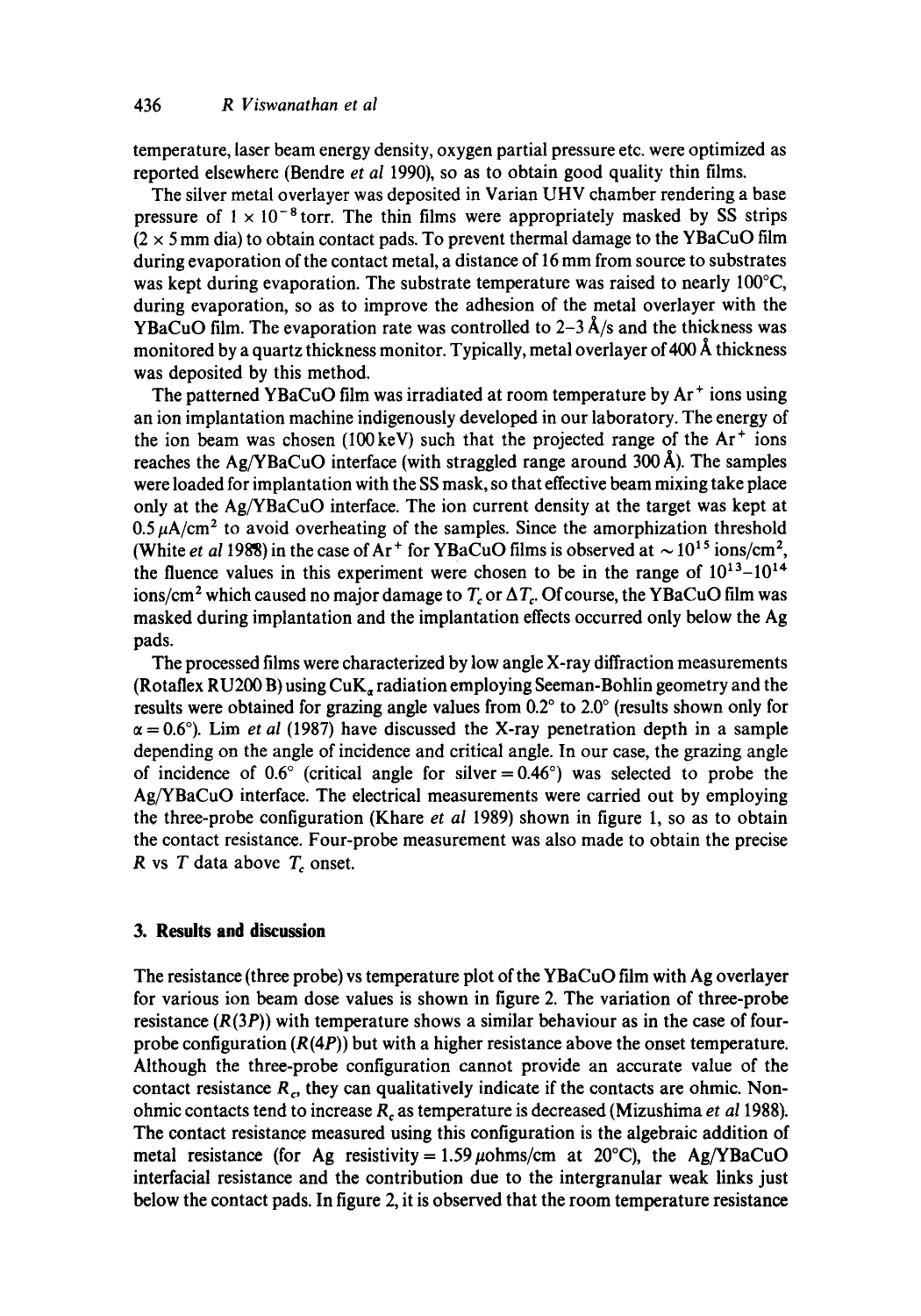

**Figure 1.** Equivalent circuit configuration of contact resistance measurement. R<sub>M</sub>: Contact metal resistance; R<sub>j</sub>: YBaCuO and metal interfacial resistance; R<sub>W</sub>: Resistance contribution due to intergranular weak links just below the contact pad.  $R_c = R_M + R_I + R_W$ .



**Figure 2.** Three-terminal resistances vs temperature plot of YBaCuO film on  $ZrO<sub>2</sub>$  (001):  $(\dots)$  As is with Ag overlayer; After implantation of dose values:  $(-\bullet-\bullet-\bullet-)$  1.25  $\times$  10<sup>14</sup> ions/cm<sup>2</sup>; (-o--o-o-) 1.75  $\times$  10<sup>14</sup> ions/cm<sup>2</sup>; (------) 3.0  $\times$  10<sup>14</sup> ions/cm<sup>2</sup>; (-------)  $3.0 \times 10^{14}$  ions/cm<sup>2</sup> and oxygen-annealed at 250°C for 15 min.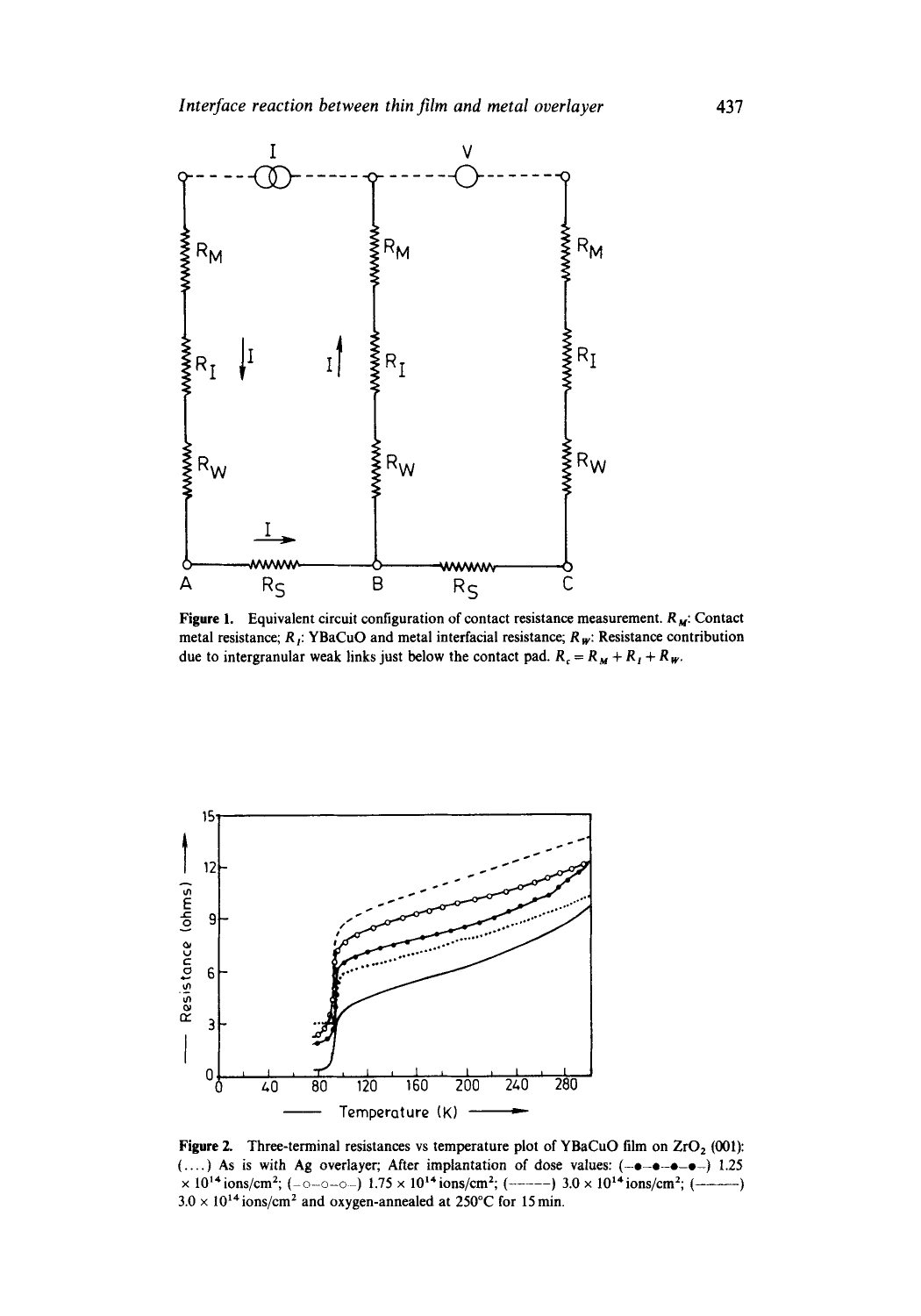#### **438** *R Viswanathan et al*

**increases for increasing dose values. This can be attributed to the implantation-induced damage. The residual resistance at 77 K, essentially the contact resistance, is observed to vary significantly with the ion dose values. This feature is brought out in figure 3. It is clearly seen that the implantation with the initial dose value of**  $1 \times 10^{14}$  **ions/cm<sup>2</sup> reduces the contact resistance by 42%. The physical interference of the energetic ions at the interface can lead to the mixing of Ag with YBaCuO at the atomic level. In the context ofmetallization, it has already been shown (Ekin** *et al* **1988) that the diffusion of the contact metal in the sample film can contribute in lowering the contact resistance.**  With the increase in the ion dose value to  $1.75-3.00 \times 10^{14}$  ions/cm<sup>2</sup>, the contact resistance is found to increase by  $16-18\%$ . To anneal the defects created by **implantation process, the films were subsequently subjected to thermal treatment at** 



**Figure 3. Variation of contact resistance with ion dose values.** 



**Figure 4. Plot of three-terminal resistance vs temperature of (a) As is YBaCuO film with**  Ag overlayer; (b) after thermal annealing in  $O_2$  atmosphere for 250°C for 15 min.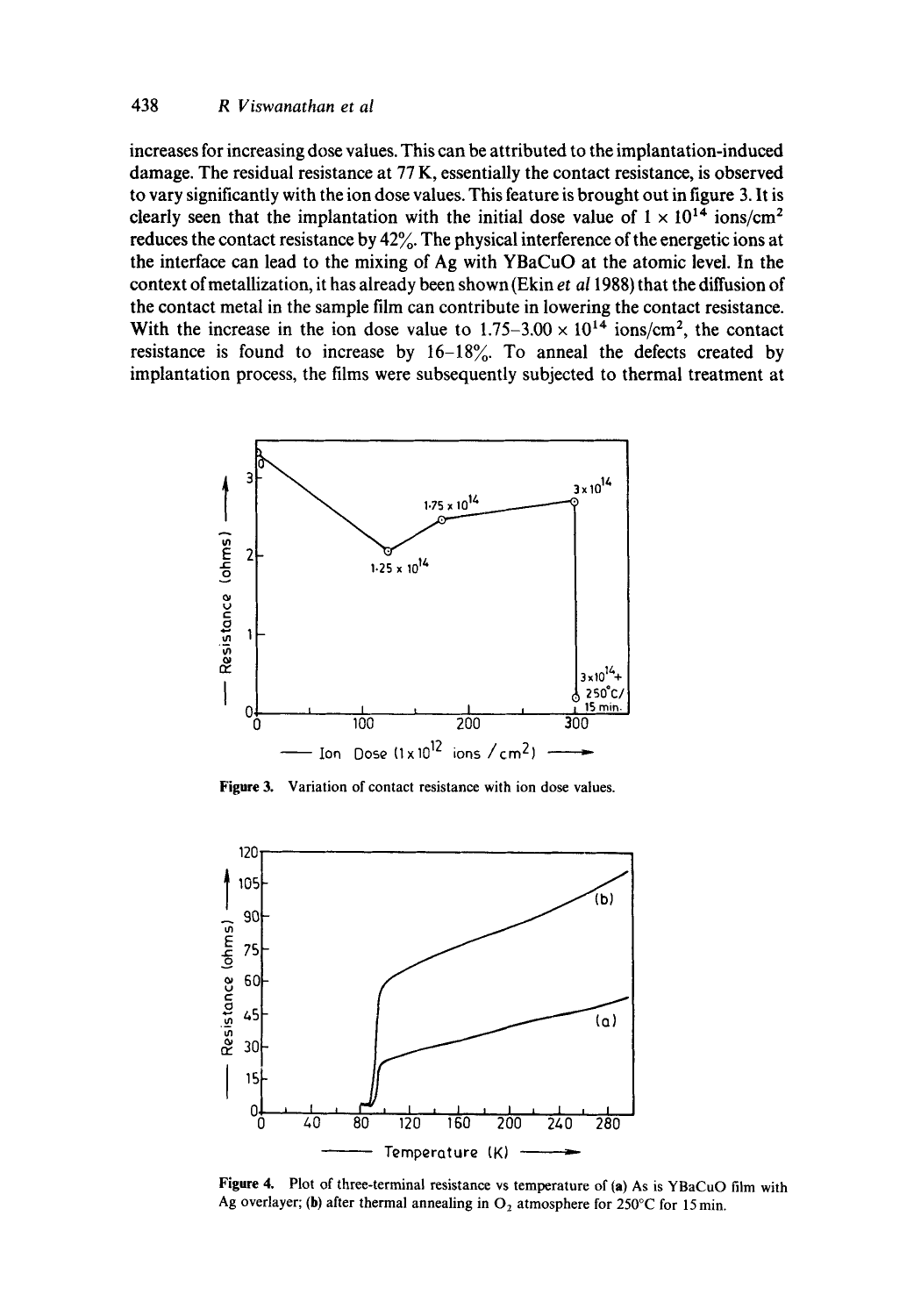250°C for 15 min. Interestingly, this process reduced the contact resistance by about 92%. In order to confirm the role played by the ion beam mixing in the reduction of  $R_{\alpha}$ , freshly-prepared samples with Ag overlayer were annealed in vacuum (base pressure better than  $1 \times 10^{-6}$  torr) as well as in O<sub>2</sub> atmosphere at 250°C for 15min. The variation of  $R(3P)$  with the temperature for these cases is shown in figures 4 and 5 respectively. In the case of vacuum annealing, the depletion of oxygen even at such low temperature is clearly reflected by the increase in room temperature resistance as well as degrading the transition. On the other hand, in the case of samples annealed in oxygen atmosphere, it is seen that the residual resistance is unaffected while there is a significant increase in the room temperature resistance. This clearly demonstrates the role played by the ion beam mixing at Ag/YBaCuO interface.

In figure 6 are shown the low-angle XRD results for three cases of interest. Figure 6a gives the X-ray data for the superconductor film and it exhibits significant  $c$ -axis orientation normal to the film surface. Figure 6b shows the data for the as-deposited Ag overlayer on the superconducting film (dashed line) and the sample after ion beam mixing at a dose of  $3 \times 10^{14}$  ions/cm<sup>2</sup>. Clearly, after ion beam mixing at this low dose there is no significant change in the basic character of the spectrum, though the Ag film densities to yield higher line intensities. After annealing, (figure 6c) the character of the spectrum is still the same though the Ag intensities are lowered probably by defectassisted diffusion across the interface. These results bring out that mixing at this low dose which leads to the observed electrical results is primarily an interface-related effect with minimal bulk mixing.

In conclusion, it has been brought out that the low temperature processing method of ion beam mixing can serve as an important method to improve the quality of metalsuperconductor contacts.

#### **Acknowledgements**

The authors gratefully acknowledge financial support from the University Grants Commission and the Department of Science and Technology, New Delhi.



**Figure** 5. Three-terminal resistance vs temperature graph of (a) As is YBaGuO film with Ag overlayer; (b) after vacuum annealing at 250°C for 15 min.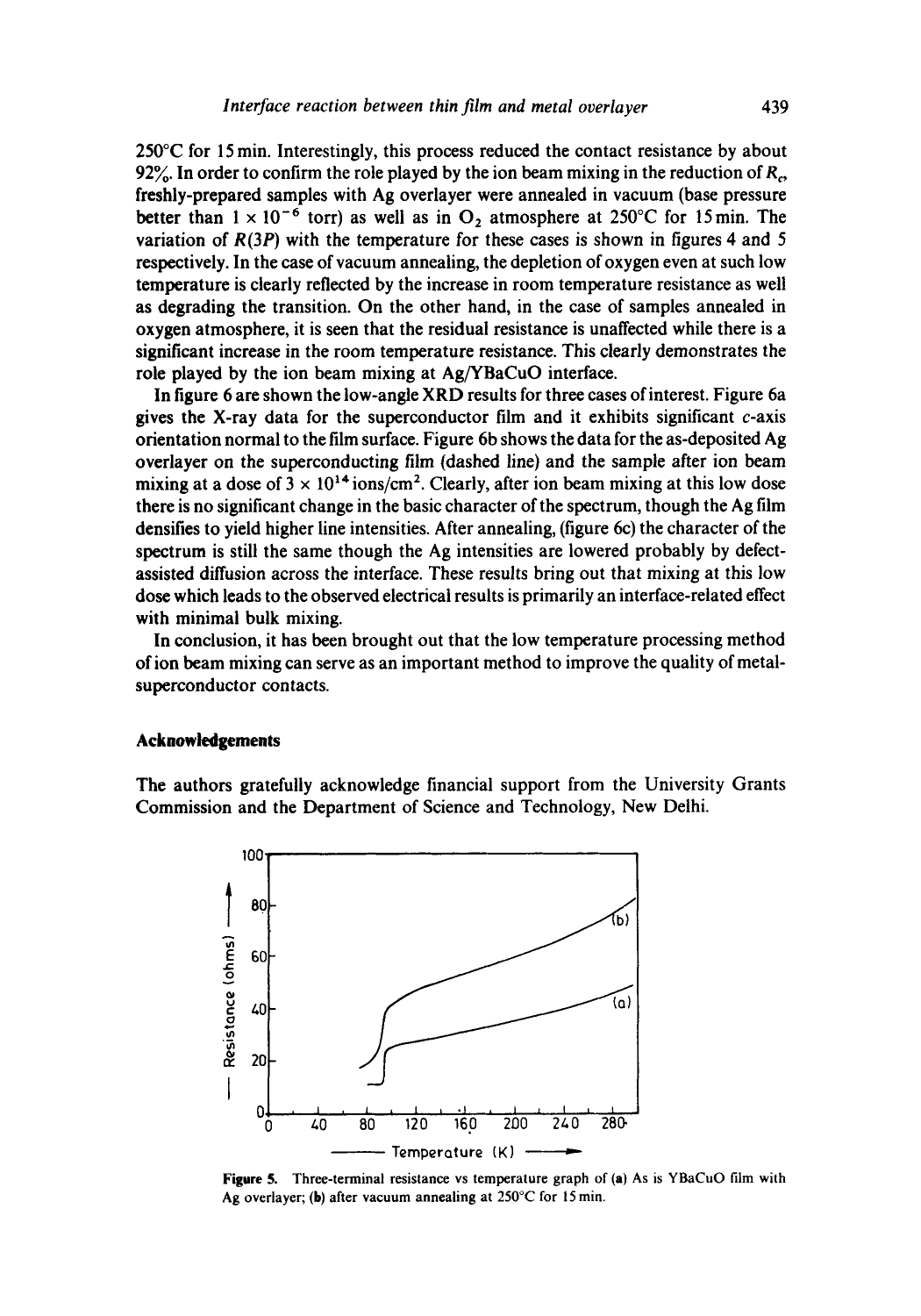

Figure 6. Small angle XRD patterns of (a) YBaCuO film on  $ZrO<sub>2</sub>$  showing preferential orientation along c-axis. (b) YBaCuO film with Ag overlayer, as it is (dashed line); YBaCuO film with Ag overlayer and implanting a dose value of  $3.0 \times 10^{14}$  ions/cm<sup>2</sup> (solid line). (c) YBaCuO film with Ag overlayer and implanting a dose value of  $3.0 \times 10^{14}$  ions/cm<sup>2</sup> and oxygen annealed at 250° for 15 min.

#### **References**

- Bendre S T, Koinkar V N, Vispute R D, Viswanathan R, Dhote A M, Chaudhari S M, Kanetkar S M and Ogale S B 1990 *Solid State Commun.* 73 345
- Cava R J, Batalogg B, Van Dover R B, Murphy D W, Sunshine S, Siegrist T, Remeika J P, Reitman E A, Zahurak S and Espinosa J P 1987 *Phys. Rev. Lett. 58* 1676
- Chiang S W, Chow T P, Reihl R F and Wang K L 1981 *J. Appl. Phys.* 52 4027
- Ekin J W, Panson A J and Blankenship B A 1988 *Appl. Phys. Lett.* 52 331